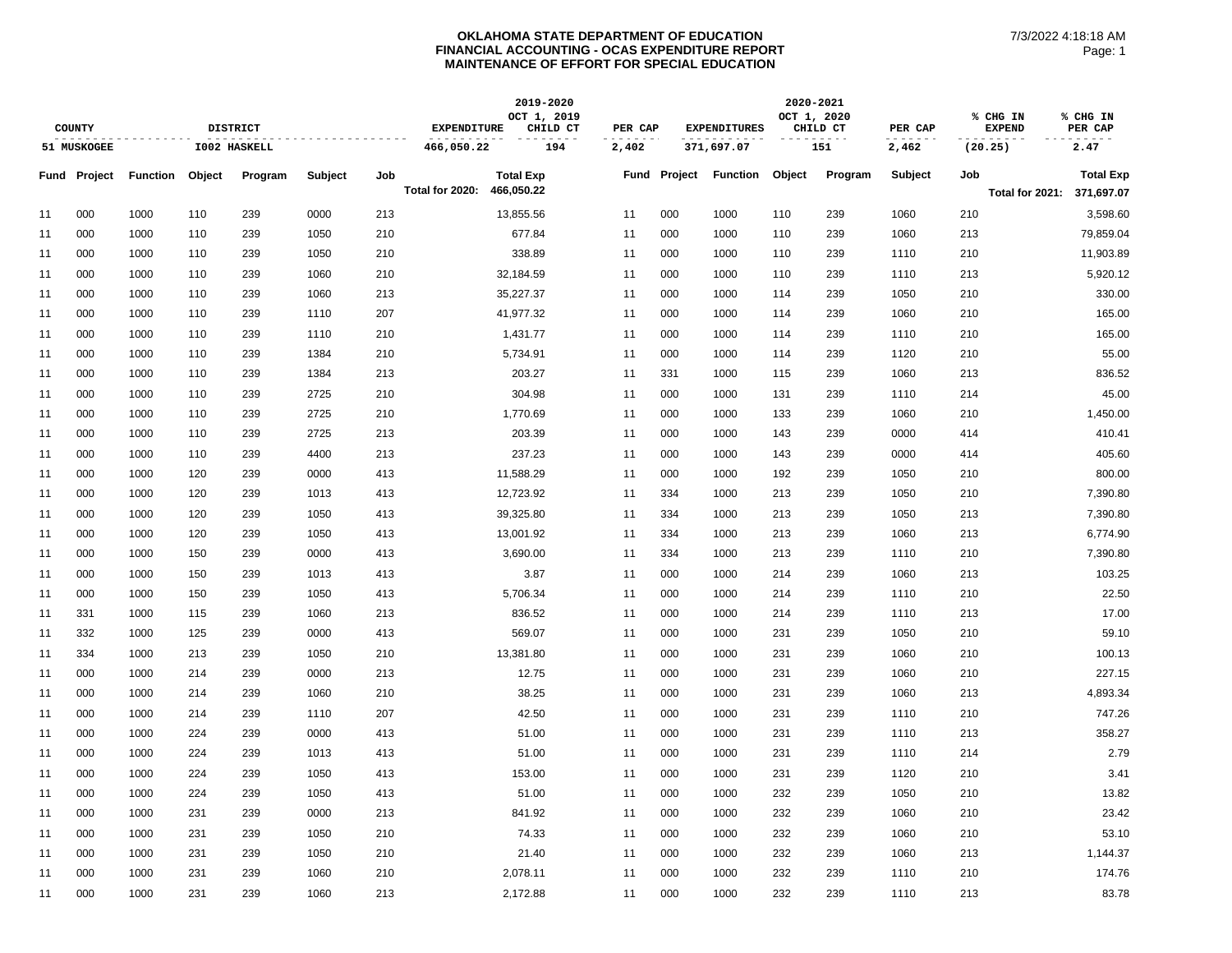|    | Fund Project | Function | Object | Program | Subject | Job<br>Total for 2020: | <b>Total Exp</b><br>466,050.22 |    |     | Fund Project Function | Object | Program | Subject | Job | <b>Total Exp</b>           |
|----|--------------|----------|--------|---------|---------|------------------------|--------------------------------|----|-----|-----------------------|--------|---------|---------|-----|----------------------------|
|    |              |          |        |         |         |                        |                                |    |     |                       |        |         |         |     | Total for 2021: 371,697.07 |
| 11 | 000          | 1000     | 231    | 239     | 1110    | 207                    | 2,593.13                       | 11 | 000 | 1000                  | 232    | 239     | 1110    | 214 | 0.65                       |
| 11 | 000          | 1000     | 231    | 239     | 1110    | 210                    | 85.99                          | 11 | 335 | 1000                  | 223    | 239     | 1050    | 413 | 2,463.60                   |
| 11 | 000          | 1000     | 231    | 239     | 1384    | 210                    | 353.10                         | 11 | 000 | 1000                  | 232    | 239     | 1120    | 210 | 0.80                       |
| 11 | 000          | 1000     | 231    | 239     | 1384    | 213                    | 12.48                          | 11 | 000 | 1000                  | 241    | 239     | 0000    | 414 | 25.45                      |
| 11 | 000          | 1000     | 231    | 239     | 2725    | 210                    | 18.91                          | 11 | 000 | 1000                  | 241    | 239     | 0000    | 414 | 25.15                      |
| 11 | 000          | 1000     | 231    | 239     | 2725    | 210                    | 106.99                         | 11 | 000 | 1000                  | 242    | 239     | 0000    | 414 | 5.95                       |
| 11 | 000          | 1000     | 231    | 239     | 2725    | 213                    | 12.60                          | 11 | 000 | 1000                  | 242    | 239     | 0000    | 414 | 5.88                       |
| 11 | 000          | 1000     | 231    | 239     | 4400    | 213                    | 14.63                          | 11 | 000 | 1000                  | 253    | 239     | 1050    | 210 | 76.09                      |
| 11 | 334          | 1000     | 213    | 239     | 1050    | 213                    | 7,285.80                       | 11 | 000 | 1000                  | 253    | 239     | 1060    | 210 | 342.36                     |
| 11 | 334          | 1000     | 213    | 239     | 1060    | 210                    | 5,501.10                       | 11 | 000 | 1000                  | 253    | 239     | 1060    | 213 | 7,595.92                   |
| 11 | 334          | 1000     | 213    | 239     | 1060    | 213                    | 1,784.70                       | 11 | 000 | 1000                  | 253    | 239     | 1110    | 210 | 1,131.94                   |
| 11 | 335          | 1000     | 223    | 239     | 1050    | 413                    | 10,260.30                      | 11 | 000 | 1000                  | 253    | 239     | 1110    | 213 | 562.94                     |
| 11 | 335          | 1000     | 223    | 239     | 1050    | 413                    | 5,480.10                       | 11 | 000 | 1000                  | 253    | 239     | 1110    | 214 | 4.28                       |
| 11 | 335          | 1000     | 223    | 239     | 1050    | 413                    | 4,311.30                       | 11 | 000 | 1000                  | 271    | 239     | 0000    | 213 | 2,359.84                   |
| 11 | 335          | 1000     | 223    | 239     | 1050    | 414                    | 1,805.70                       | 11 | 000 | 1000                  | 439    | 239     | 0000    | 000 | 100.00                     |
| 11 | 000          | 1000     | 232    | 239     | 0000    | 213                    | 196.89                         | 11 | 000 | 1000                  | 619    | 239     | 0000    | 000 | 78.75                      |
| 11 | 000          | 1000     | 232    | 239     | 1050    | 210                    | 17.37                          | 11 | 000 | 1000                  | 619    | 239     | 0000    | 000 | 53.10                      |
| 11 | 000          | 1000     | 232    | 239     | 1050    | 210                    | 5.00                           | 11 | 000 | 1000                  | 619    | 239     | 0000    | 000 | 48.35                      |
| 11 | 000          | 1000     | 232    | 239     | 1060    | 210                    | 486.01                         | 11 | 000 | 1000                  | 653    | 239     | 0000    | 000 | 409.00                     |
| 11 | 000          | 1000     | 232    | 239     | 1060    | 213                    | 508.18                         | 11 | 000 | 1000                  | 658    | 239     | 0000    | 000 | 2,470.00                   |
| 11 | 000          | 1000     | 232    | 239     | 1110    | 207                    | 606.43                         | 11 | 000 | 1000                  | 681    | 239     | 0000    | 000 | 83.48                      |
| 11 | 000          | 1000     | 232    | 239     | 1110    | 210                    | 20.11                          | 11 | 000 | 1000                  | 681    | 239     | 0000    | 000 | 83.48                      |
| 11 | 000          | 1000     | 232    | 239     | 1384    | 210                    | 82.59                          | 11 | 000 | 2135                  | 336    | 239     | 0000    | 000 | 8,069.41                   |
| 11 | 000          | 1000     | 232    | 239     | 1384    | 213                    | 2.88                           | 11 | 000 | 2135                  | 336    | 239     | 0000    | 000 | 8,068.39                   |
| 11 | 000          | 1000     | 232    | 239     | 2725    | 210                    | 4.40                           | 11 | 000 | 2135                  | 336    | 239     | 0000    | 000 | 8,069.40                   |
| 11 | 000          | 1000     | 232    | 239     | 2725    | 210                    | 25.02                          | 11 | 000 | 2135                  | 810    | 239     | 0000    | 000 | 2.45                       |
| 11 | 000          | 1000     | 232    | 239     | 2725    | 213                    | 2.95                           | 11 | 000 | 2140                  | 337    | 239     | 0000    | 000 | 3,333.34                   |
| 11 | 000          | 1000     | 232    | 239     | 4400    | 213                    | 3.43                           | 11 | 000 | 2140                  | 337    | 239     | 0000    | 000 | 3,333.32                   |
| 11 | 000          | 1000     | 241    | 239     | 0000    | 413                    | 975.67                         | 11 | 000 | 2140                  | 337    | 239     | 0000    | 000 | 3,333.34                   |
| 11 | 000          | 1000     | 241    | 239     | 1013    | 413                    | 847.08                         | 11 | 000 | 2152                  | 110    | 239     | 0000    | 353 | 43,977.15                  |
| 11 | 000          | 1000     | 241    | 239     | 1050    | 413                    | 2,770.31                       | 11 | 000 | 2152                  | 214    | 239     | 0000    | 353 | 64.75                      |
| 11 | 000          | 1000     | 241    | 239     | 1050    | 413                    | 790.18                         | 11 | 000 | 2152                  | 231    | 239     | 0000    | 353 | 2,771.55                   |
| 11 | 000          | 1000     | 242    | 239     | 0000    | 413                    | 228.17                         | 11 | 000 | 2152                  | 231    | 239     | 1050    | 353 | 310.00                     |
| 11 | 000          | 1000     | 242    | 239     | 1013    | 413                    | 198.09                         | 11 | 000 | 2152                  | 232    | 239     | 0000    | 353 | 648.13                     |
| 11 | 000          | 1000     | 242    | 239     | 1050    | 413                    | 647.86                         | 11 | 000 | 2152                  | 232    | 239     | 1050    | 353 | 72.50                      |
| 11 | 000          | 1000     | 242    | 239     | 1050    | 413                    | 184.73                         | 11 | 000 | 2152                  | 253    | 239     | 0000    | 353 | 4,183.92                   |
| 11 | 000          | 1000     | 253    | 239     | 0000    | 213                    | 1,317.48                       | 11 | 000 | 2152                  | 320    | 239     | 0000    | 000 | 25,190.50                  |
| 11 | 000          | 1000     | 253    | 239     | 1050    | 210                    | 64.51                          | 11 | 000 | 2152                  | 320    | 239     | 0000    | 000 | 133.34                     |
| 11 | 000          | 1000     | 253    | 239     | 1050    | 210                    | 32.20                          | 11 | 000 | 2152                  | 320    | 239     | 0000    | 000 | 133.32                     |
|    |              |          |        |         |         |                        |                                |    |     |                       |        |         |         |     |                            |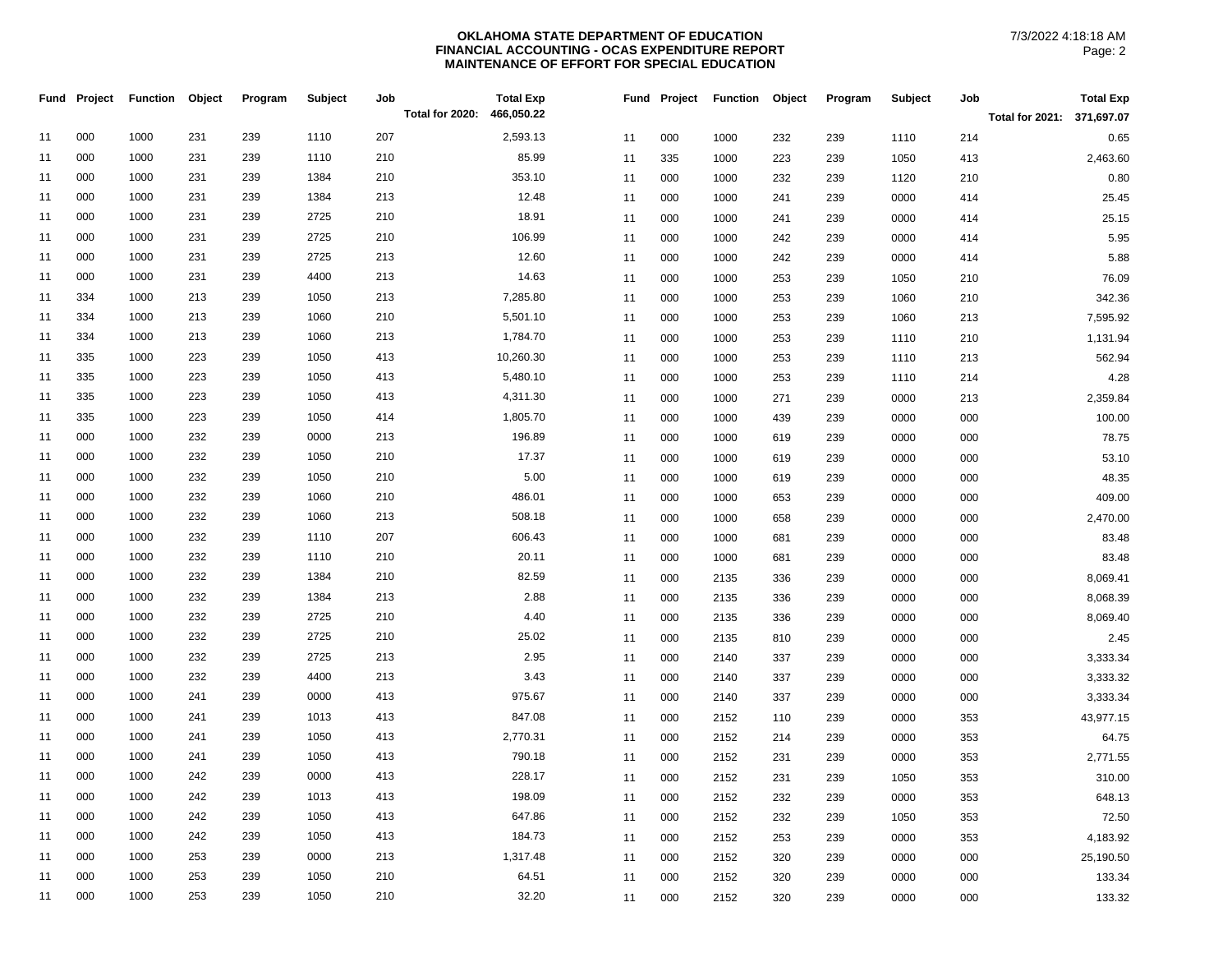| 000<br>253<br>239<br>3,061.14<br>11<br>1000<br>1060<br>210<br>000<br>0000<br>11<br>2170<br>336<br>239<br>000<br>000<br>239<br>213<br>3,350.52<br>11<br>1000<br>253<br>1060<br>0000<br>000<br>2170<br>000<br>11<br>336<br>239<br>000<br>253<br>239<br>207<br>3,991.79<br>1000<br>1110<br>11<br>0000<br>11<br>000<br>2170<br>336<br>239<br>000<br>136.02<br>11<br>000<br>1000<br>253<br>239<br>1110<br>210<br>000<br>2170<br>0000<br>11<br>810<br>239<br>000<br>545.13<br>000<br>1000<br>253<br>239<br>1384<br>210<br>11<br>000<br>0000<br>11<br>2213<br>239<br>000<br>810<br>000<br>1000<br>253<br>239<br>1384<br>213<br>19.44<br>11<br>11<br>000<br>2490<br>239<br>0000<br>110<br>110<br>000<br>239<br>2725<br>28.98<br>11<br>1000<br>253<br>210<br>11<br>000<br>2490<br>239<br>1060<br>110<br>110<br>000<br>253<br>239<br>2725<br>210<br>168.27<br>11<br>1000<br>0000<br>000<br>2490<br>11<br>192<br>239<br>110<br>19.32<br>000<br>253<br>239<br>2725<br>213<br>11<br>1000 | Fund Project | <b>Function Object</b> | Program | <b>Subject</b> | Job | Total for 2020: | <b>Total Exp</b><br>466,050.22 |    |     | Fund Project Function Object |     | Program | Subject | Job | <b>Total Exp</b><br>Total for 2021: 371,697.07 |
|-----------------------------------------------------------------------------------------------------------------------------------------------------------------------------------------------------------------------------------------------------------------------------------------------------------------------------------------------------------------------------------------------------------------------------------------------------------------------------------------------------------------------------------------------------------------------------------------------------------------------------------------------------------------------------------------------------------------------------------------------------------------------------------------------------------------------------------------------------------------------------------------------------------------------------------------------------------------------------|--------------|------------------------|---------|----------------|-----|-----------------|--------------------------------|----|-----|------------------------------|-----|---------|---------|-----|------------------------------------------------|
|                                                                                                                                                                                                                                                                                                                                                                                                                                                                                                                                                                                                                                                                                                                                                                                                                                                                                                                                                                             |              |                        |         |                |     |                 |                                |    |     |                              |     |         |         |     | 8,069.42                                       |
|                                                                                                                                                                                                                                                                                                                                                                                                                                                                                                                                                                                                                                                                                                                                                                                                                                                                                                                                                                             |              |                        |         |                |     |                 |                                |    |     |                              |     |         |         |     | 8,070.22                                       |
|                                                                                                                                                                                                                                                                                                                                                                                                                                                                                                                                                                                                                                                                                                                                                                                                                                                                                                                                                                             |              |                        |         |                |     |                 |                                |    |     |                              |     |         |         |     | 8,069.41                                       |
|                                                                                                                                                                                                                                                                                                                                                                                                                                                                                                                                                                                                                                                                                                                                                                                                                                                                                                                                                                             |              |                        |         |                |     |                 |                                |    |     |                              |     |         |         |     | 2.45                                           |
|                                                                                                                                                                                                                                                                                                                                                                                                                                                                                                                                                                                                                                                                                                                                                                                                                                                                                                                                                                             |              |                        |         |                |     |                 |                                |    |     |                              |     |         |         |     | 150.00                                         |
|                                                                                                                                                                                                                                                                                                                                                                                                                                                                                                                                                                                                                                                                                                                                                                                                                                                                                                                                                                             |              |                        |         |                |     |                 |                                |    |     |                              |     |         |         |     | 18,105.85                                      |
|                                                                                                                                                                                                                                                                                                                                                                                                                                                                                                                                                                                                                                                                                                                                                                                                                                                                                                                                                                             |              |                        |         |                |     |                 |                                |    |     |                              |     |         |         |     | 27,158.77                                      |
|                                                                                                                                                                                                                                                                                                                                                                                                                                                                                                                                                                                                                                                                                                                                                                                                                                                                                                                                                                             |              |                        |         |                |     |                 |                                |    |     |                              |     |         |         |     | 5,000.00                                       |
|                                                                                                                                                                                                                                                                                                                                                                                                                                                                                                                                                                                                                                                                                                                                                                                                                                                                                                                                                                             |              |                        |         |                |     |                 |                                | 11 | 000 | 2490                         | 214 | 239     | 0000    | 110 | 38.50                                          |
| 000<br>239<br>4400<br>22.54<br>11<br>1000<br>253<br>213<br>0000<br>11<br>000<br>2490<br>231<br>239<br>110                                                                                                                                                                                                                                                                                                                                                                                                                                                                                                                                                                                                                                                                                                                                                                                                                                                                   |              |                        |         |                |     |                 |                                |    |     |                              |     |         |         |     | 1,121.94                                       |
| 000<br>0000<br>413<br>1,117.15<br>11<br>1000<br>261<br>239<br>000<br>2490<br>0000<br>11<br>231<br>239<br>110                                                                                                                                                                                                                                                                                                                                                                                                                                                                                                                                                                                                                                                                                                                                                                                                                                                                |              |                        |         |                |     |                 |                                |    |     |                              |     |         |         |     | 1,435.04                                       |
| 961.80<br>000<br>1000<br>261<br>239<br>1013<br>413<br>11<br>11<br>000<br>2490<br>231<br>239<br>1060<br>110                                                                                                                                                                                                                                                                                                                                                                                                                                                                                                                                                                                                                                                                                                                                                                                                                                                                  |              |                        |         |                |     |                 |                                |    |     |                              |     |         |         |     | 557.58                                         |
| 11<br>000<br>1000<br>261<br>239<br>1050<br>413<br>3,398.46<br>000<br>0000<br>11<br>2490<br>232<br>239<br>110                                                                                                                                                                                                                                                                                                                                                                                                                                                                                                                                                                                                                                                                                                                                                                                                                                                                |              |                        |         |                |     |                 |                                |    |     |                              |     |         |         |     | 262.36                                         |
| 982.07<br>11<br>000<br>1000<br>261<br>239<br>1050<br>413<br>0000<br>11<br>000<br>2490<br>232<br>239<br>110                                                                                                                                                                                                                                                                                                                                                                                                                                                                                                                                                                                                                                                                                                                                                                                                                                                                  |              |                        |         |                |     |                 |                                |    |     |                              |     |         |         |     | 335.63                                         |
| 87.82<br>000<br>1000<br>262<br>239<br>1013<br>413<br>11<br>11<br>000<br>2490<br>232<br>239<br>1060<br>110                                                                                                                                                                                                                                                                                                                                                                                                                                                                                                                                                                                                                                                                                                                                                                                                                                                                   |              |                        |         |                |     |                 |                                |    |     |                              |     |         |         |     | 130.39                                         |
| 90.05<br>000<br>262<br>239<br>11<br>1000<br>1050<br>413<br>0000<br>11<br>000<br>2490<br>253<br>239<br>110                                                                                                                                                                                                                                                                                                                                                                                                                                                                                                                                                                                                                                                                                                                                                                                                                                                                   |              |                        |         |                |     |                 |                                |    |     |                              |     |         |         |     | 1,721.73                                       |
| 000<br>1000<br>263<br>239<br>0000<br>413<br>1,516.15<br>000<br>11<br>2490<br>253<br>239<br>0000<br>11<br>110                                                                                                                                                                                                                                                                                                                                                                                                                                                                                                                                                                                                                                                                                                                                                                                                                                                                |              |                        |         |                |     |                 |                                |    |     |                              |     |         |         |     | 2,197.13                                       |
| 263<br>239<br>1,305.27<br>11<br>000<br>1000<br>1013<br>413<br>11<br>000<br>2490<br>253<br>239<br>1060<br>110                                                                                                                                                                                                                                                                                                                                                                                                                                                                                                                                                                                                                                                                                                                                                                                                                                                                |              |                        |         |                |     |                 |                                |    |     |                              |     |         |         |     | 860.90                                         |
| 4,612.25<br>11<br>000<br>1000<br>263<br>239<br>1050<br>413<br>11<br>000<br>2670<br>439<br>239<br>0000<br>000                                                                                                                                                                                                                                                                                                                                                                                                                                                                                                                                                                                                                                                                                                                                                                                                                                                                |              |                        |         |                |     |                 |                                |    |     |                              |     |         |         |     | 3,478.20                                       |
| 000<br>1,332.84<br>11<br>1000<br>263<br>239<br>1050<br>413<br>312<br>2152<br>1050<br>353<br>11<br>171<br>239                                                                                                                                                                                                                                                                                                                                                                                                                                                                                                                                                                                                                                                                                                                                                                                                                                                                |              |                        |         |                |     |                 |                                |    |     |                              |     |         |         |     | 5,000.00                                       |
| 000<br>239<br>345.10<br>11<br>1000<br>530<br>1110<br>000<br>334<br>2152<br>0000<br>351<br>11<br>213<br>239                                                                                                                                                                                                                                                                                                                                                                                                                                                                                                                                                                                                                                                                                                                                                                                                                                                                  |              |                        |         |                |     |                 |                                |    |     |                              |     |         |         |     | 7,390.80                                       |
| 345.10<br>11<br>000<br>1000<br>530<br>239<br>2200<br>000                                                                                                                                                                                                                                                                                                                                                                                                                                                                                                                                                                                                                                                                                                                                                                                                                                                                                                                    |              |                        |         |                |     |                 |                                |    |     |                              |     |         |         |     |                                                |
| 345.10<br>000<br>1000<br>530<br>239<br>2250<br>000<br>11                                                                                                                                                                                                                                                                                                                                                                                                                                                                                                                                                                                                                                                                                                                                                                                                                                                                                                                    |              |                        |         |                |     |                 |                                |    |     |                              |     |         |         |     |                                                |
| 473.14<br>000<br>1000<br>239<br>0000<br>000<br>11<br>616                                                                                                                                                                                                                                                                                                                                                                                                                                                                                                                                                                                                                                                                                                                                                                                                                                                                                                                    |              |                        |         |                |     |                 |                                |    |     |                              |     |         |         |     |                                                |
| 000<br>2135<br>336<br>239<br>0000<br>000<br>14,955.07<br>11                                                                                                                                                                                                                                                                                                                                                                                                                                                                                                                                                                                                                                                                                                                                                                                                                                                                                                                 |              |                        |         |                |     |                 |                                |    |     |                              |     |         |         |     |                                                |
| 000<br>337<br>239<br>0000<br>000<br>2,425.00<br>11<br>2140                                                                                                                                                                                                                                                                                                                                                                                                                                                                                                                                                                                                                                                                                                                                                                                                                                                                                                                  |              |                        |         |                |     |                 |                                |    |     |                              |     |         |         |     |                                                |
| 000<br>337<br>239<br>1,250.00<br>11<br>2140<br>0000<br>000                                                                                                                                                                                                                                                                                                                                                                                                                                                                                                                                                                                                                                                                                                                                                                                                                                                                                                                  |              |                        |         |                |     |                 |                                |    |     |                              |     |         |         |     |                                                |
| 000<br>1,250.00<br>11<br>2140<br>337<br>239<br>0000<br>000                                                                                                                                                                                                                                                                                                                                                                                                                                                                                                                                                                                                                                                                                                                                                                                                                                                                                                                  |              |                        |         |                |     |                 |                                |    |     |                              |     |         |         |     |                                                |
| 000<br>239<br>0000<br>353<br>43,491.00<br>2152<br>110<br>11                                                                                                                                                                                                                                                                                                                                                                                                                                                                                                                                                                                                                                                                                                                                                                                                                                                                                                                 |              |                        |         |                |     |                 |                                |    |     |                              |     |         |         |     |                                                |
| 17.50<br>000<br>2152<br>133<br>239<br>0000<br>353<br>11                                                                                                                                                                                                                                                                                                                                                                                                                                                                                                                                                                                                                                                                                                                                                                                                                                                                                                                     |              |                        |         |                |     |                 |                                |    |     |                              |     |         |         |     |                                                |
| 51.00<br>11<br>000<br>2152<br>214<br>239<br>0000<br>353                                                                                                                                                                                                                                                                                                                                                                                                                                                                                                                                                                                                                                                                                                                                                                                                                                                                                                                     |              |                        |         |                |     |                 |                                |    |     |                              |     |         |         |     |                                                |
| 3,053.61<br>11<br>000<br>2152<br>231<br>239<br>0000<br>353                                                                                                                                                                                                                                                                                                                                                                                                                                                                                                                                                                                                                                                                                                                                                                                                                                                                                                                  |              |                        |         |                |     |                 |                                |    |     |                              |     |         |         |     |                                                |
| 000<br>2152<br>232<br>239<br>0000<br>353<br>714.16<br>11                                                                                                                                                                                                                                                                                                                                                                                                                                                                                                                                                                                                                                                                                                                                                                                                                                                                                                                    |              |                        |         |                |     |                 |                                |    |     |                              |     |         |         |     |                                                |
| 000<br>2152<br>253<br>239<br>0000<br>353<br>4,136.52<br>11                                                                                                                                                                                                                                                                                                                                                                                                                                                                                                                                                                                                                                                                                                                                                                                                                                                                                                                  |              |                        |         |                |     |                 |                                |    |     |                              |     |         |         |     |                                                |
| 000<br>2152<br>336<br>239<br>0000<br>000<br>3,143.27<br>11<br>284.95<br>000<br>11<br>000<br>2153<br>658<br>239<br>0000                                                                                                                                                                                                                                                                                                                                                                                                                                                                                                                                                                                                                                                                                                                                                                                                                                                      |              |                        |         |                |     |                 |                                |    |     |                              |     |         |         |     |                                                |
| 14,953.18<br>11<br>000<br>2170<br>336<br>239<br>0000<br>000                                                                                                                                                                                                                                                                                                                                                                                                                                                                                                                                                                                                                                                                                                                                                                                                                                                                                                                 |              |                        |         |                |     |                 |                                |    |     |                              |     |         |         |     |                                                |
| 000<br>2213<br>231<br>239<br>0000<br>210<br>21.73<br>11                                                                                                                                                                                                                                                                                                                                                                                                                                                                                                                                                                                                                                                                                                                                                                                                                                                                                                                     |              |                        |         |                |     |                 |                                |    |     |                              |     |         |         |     |                                                |
| 000<br>239<br>0000<br>210<br>34.76<br>11<br>2213<br>231                                                                                                                                                                                                                                                                                                                                                                                                                                                                                                                                                                                                                                                                                                                                                                                                                                                                                                                     |              |                        |         |                |     |                 |                                |    |     |                              |     |         |         |     |                                                |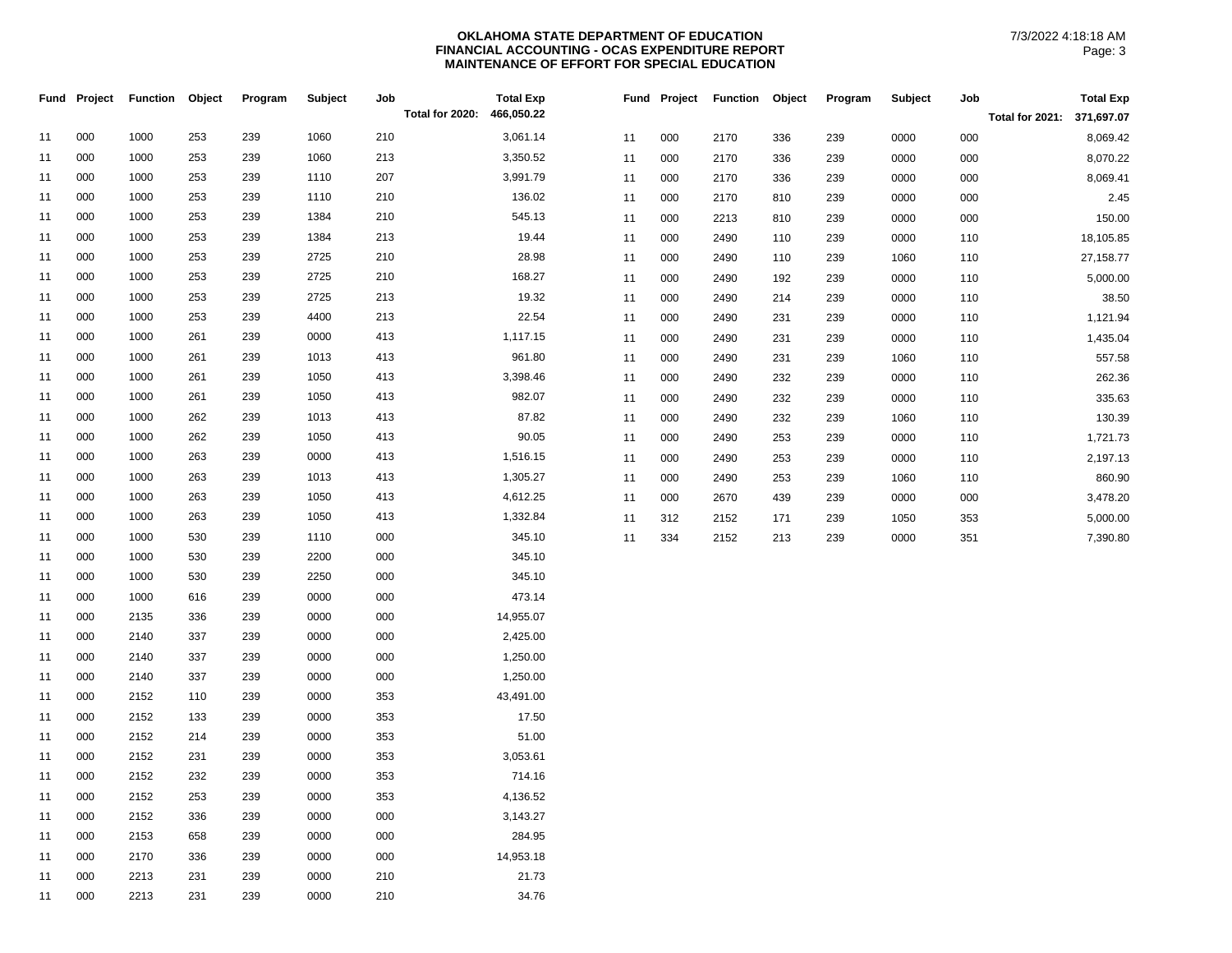|    | Fund Project | <b>Function</b> | Object | Program | <b>Subject</b> | Job | Total for 2020: | <b>Total Exp</b><br>466,050.22 |  |
|----|--------------|-----------------|--------|---------|----------------|-----|-----------------|--------------------------------|--|
| 11 | 000          | 2213            | 231    | 239     | 0000           | 210 |                 | 36.05                          |  |
| 11 | 000          | 2213            | 232    | 239     | 0000           | 210 |                 | 5.08                           |  |
| 11 | 000          | 2213            | 232    | 239     | 0000           | 210 |                 | 8.10                           |  |
| 11 | 000          | 2213            | 232    | 239     | 0000           | 210 |                 | 8.42                           |  |
| 11 | 000          | 2213            | 241    | 239     | 0000           | 413 |                 | 3.71                           |  |
| 11 | 000          | 2213            | 241    | 239     | 0000           | 413 |                 | 3.39                           |  |
| 11 | 000          | 2213            | 241    | 239     | 0000           | 414 |                 | 14.44                          |  |
| 11 | 000          | 2213            | 241    | 239     | 0000           | 414 |                 | 3.62                           |  |
| 11 | 000          | 2213            | 242    | 239     | 0000           | 413 |                 | 0.87                           |  |
| 11 | 000          | 2213            | 242    | 239     | 0000           | 413 |                 | 0.79                           |  |
| 11 | 000          | 2213            | 242    | 239     | 0000           | 414 |                 | 3.38                           |  |
| 11 | 000          | 2213            | 242    | 239     | 0000           | 414 |                 | 0.85                           |  |
| 11 | 000          | 2213            | 359    | 239     | 0000           | 000 |                 | 429.67                         |  |
| 11 | 000          | 2213            | 359    | 239     | 0000           | 000 |                 | 429.66                         |  |
| 11 | 000          | 2213            | 359    | 239     | 0000           | 000 |                 | 429.67                         |  |
| 11 | 000          | 2213            | 580    | 239     | 0000           | 000 |                 | 70.00                          |  |
| 11 | 000          | 2213            | 810    | 239     | 0000           | 000 |                 | 150.00                         |  |
| 11 | 000          | 2230            | 656    | 239     | 0000           | 000 |                 | 89.99                          |  |
| 11 | 000          | 2490            | 110    | 239     | 0000           | 110 |                 | 8,966.65                       |  |
| 11 | 000          | 2490            | 110    | 239     | 0000           | 110 |                 | 8,966.65                       |  |
| 11 | 000          | 2490            | 110    | 239     | 0000           | 110 |                 | 8,966.65                       |  |
| 11 | 000          | 2490            | 192    | 239     | 0000           | 110 |                 | 1,666.66                       |  |
| 11 | 000          | 2490            | 192    | 239     | 0000           | 110 |                 | 1,666.67                       |  |
| 11 | 000          | 2490            | 192    | 239     | 0000           | 110 |                 | 1,666.67                       |  |
| 11 | 000          | 2490            | 231    | 239     | 0000           | 110 |                 | 611.26                         |  |
| 11 | 000          | 2490            | 231    | 239     | 0000           | 110 |                 | 611.21                         |  |
| 11 | 000          | 2490            | 231    | 239     | 0000           | 110 |                 | 611.21                         |  |
| 11 | 000          | 2490            | 231    | 239     | 1110           | 110 |                 | 51.99                          |  |
| 11 | 000          | 2490            | 231    | 239     | 1110           | 110 |                 | 43.33                          |  |
| 11 | 000          | 2490            | 231    | 239     | 1110           | 110 |                 | 51.99                          |  |
| 11 | 000          | 2490            | 232    | 239     | 0000           | 110 |                 | 142.98                         |  |
| 11 | 000          | 2490            | 232    | 239     | 0000           | 110 |                 | 142.92                         |  |
| 11 | 000          | 2490            | 232    | 239     | 0000           | 110 |                 | 142.92                         |  |
| 11 | 000          | 2490            | 232    | 239     | 1110           | 110 |                 | 12.13                          |  |
| 11 | 000          | 2490            | 232    | 239     | 1110           | 110 |                 | 20.83                          |  |
| 11 | 000          | 2490            | 232    | 239     | 1110           | 110 |                 | 12.17                          |  |
| 11 | 000          | 2490            | 253    | 239     | 0000           | 110 |                 | 931.68                         |  |
| 11 | 000          | 2490            | 253    | 239     | 0000           | 110 |                 | 931.86                         |  |
| 11 | 000          | 2490            | 253    | 239     | 0000           | 110 |                 | 931.86                         |  |